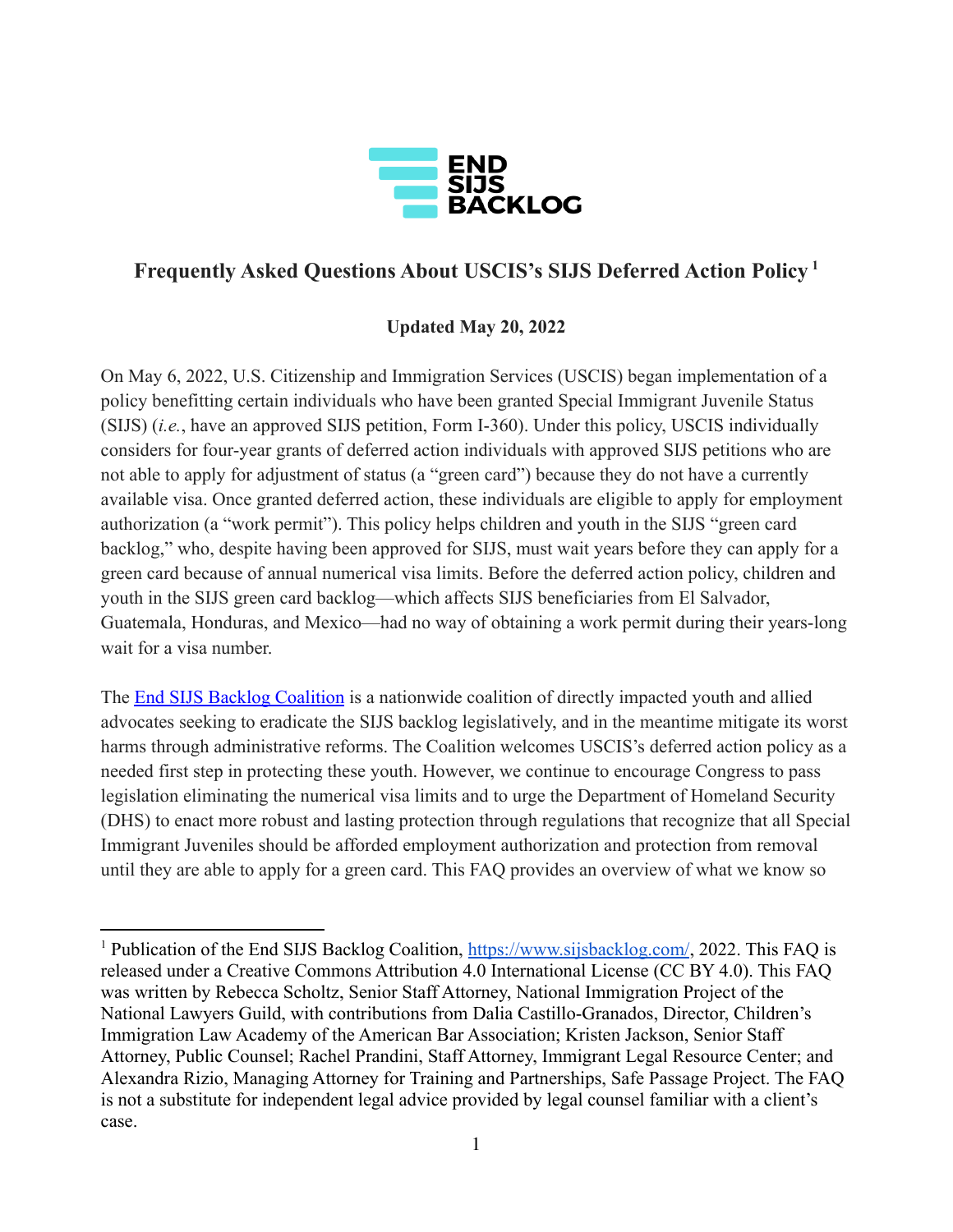far about the policy; we plan to update it as USCIS's implementation rolls out and we learn more about how it is being applied.

### **1. What Is Deferred Action?**

Deferred action, [according to USCIS](https://www.uscis.gov/policy-manual/volume-6-part-j-chapter-4), is an "act of prosecutorial discretion" to defer removal of a noncitizen from the United States for a certain period of time. Persons granted deferred action are eligible to apply for employment authorization under  $8$  CFR  $\S$  274a.12(c)(14). Deferred action does not confer lawful status and does not prevent DHS prosecutors in immigration court from advocating for a removal order, nor does it prevent an immigration judge from issuing a removal order. However, unless deferred action is terminated, it **does** prevent immigration authorities from physically removing a noncitizen from the United States.

# **2. Who Qualifies for Consideration of Deferred Action Under the Policy?**

USCIS will consider for deferred action individuals who:

- Have an approved SIJS petition (Form I-360), and
- Are not eligible to apply for adjustment of status solely due to [visa unavailability.](https://travel.state.gov/content/travel/en/legal/visa-law0/visa-bulletin.html)

USCIS will consider individuals for deferred action under this policy regardless of their status in any immigration court removal proceedings—*e.g.* individuals can receive deferred action even if they have pending immigration court proceedings or a final order of removal.

# **3. Who Is Not Eligible for Consideration for Deferred Action Under the Policy Despite Having an Approved SIJS Petition?**

Despite meeting the criteria described in Question 2 above, individuals will not be considered for deferred action if:

- They are in Immigration and Customs Enforcement (ICE) detention, or
- They have a pending adjustment of status application (Form I-485), even if they lack a current priority date *e.g.* because the [visa bulletin](https://travel.state.gov/content/travel/en/legal/visa-law0/visa-bulletin.html) retrogressed after they filed their adjustment application.<sup>2</sup>

## **4. What Factors Will USCIS Use to Decide Whether to Grant an Eligible Individual Deferred Action?**

USCIS will make deferred action decisions on an individualized, case-by-case basis, considering the totality of the evidence to decide if the person merits a favorable exercise of discretion. USCIS

<sup>&</sup>lt;sup>2</sup> If, however, USCIS rejected an individual's adjustment of status application outright, for example due to lack of priority date, then the individual could be considered for deferred action.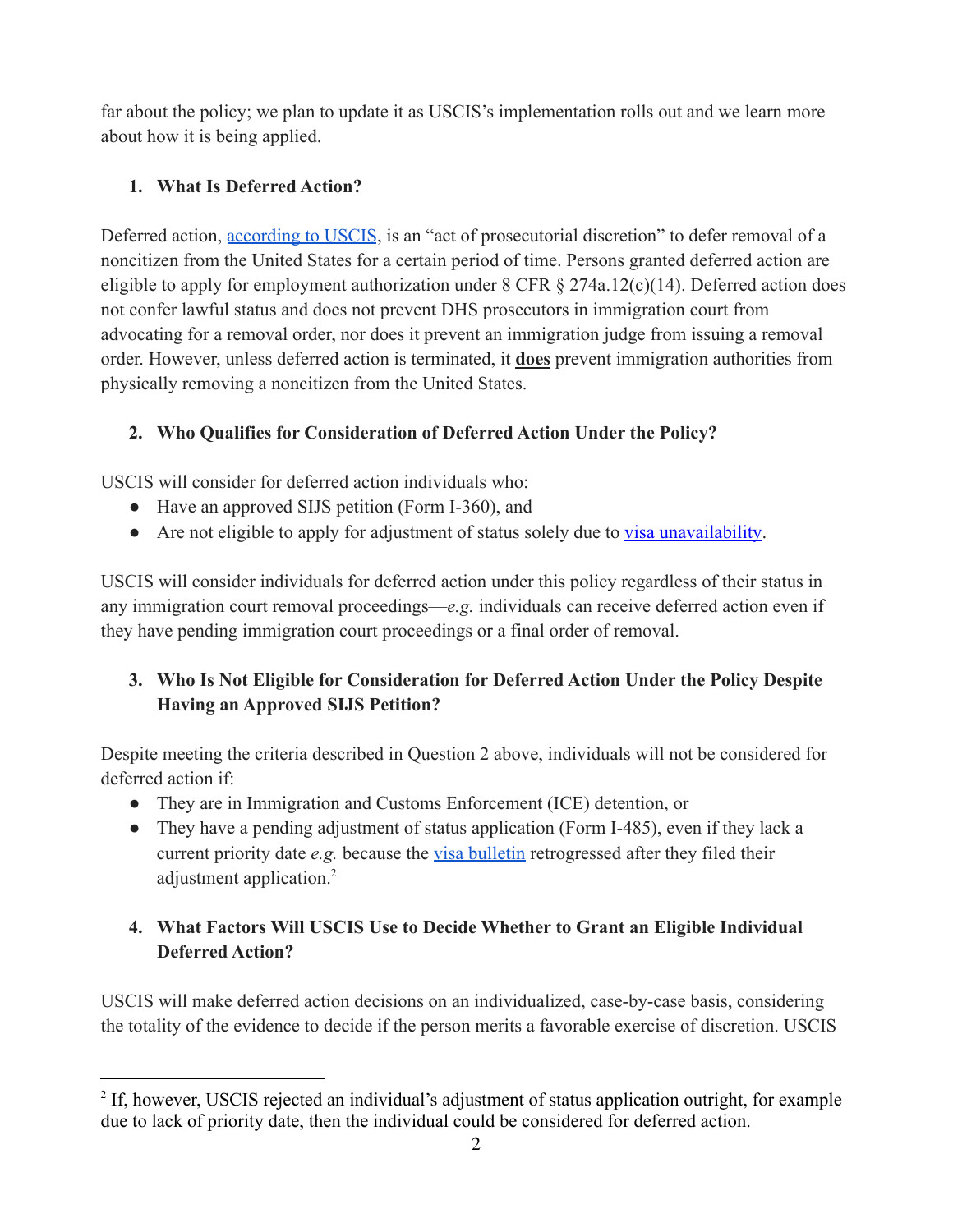has indicated that it will weigh all relevant positive and negative factors and will grant deferred action if the positive factors outweigh the negative.

USCIS has stated that strong positive factors include:

- The fact that the individual has an approved SIJS petition and will be able to apply to adjust status when they have an available visa number, and
- The SIJS eligibility criteria, including that a state court determined it was not in the individual's best interest to be returned to their country of origin.

USCIS has stated that strong negative discretionary factors that might weigh against a deferred action grant include:

- Where background and security checks indicate an admissibility ground that cannot be waived, and
- Serious unresolved criminal charges.

USCIS has not requested or suggested that practitioners submit additional evidence with their client's SIJS petition to support a favorable exercise of discretion to grant deferred action. Some practitioners may wonder whether such submissions are critical if their client presents negative factors such as an extensive juvenile delinquency record. Though each situation must be judged on its own merits, as a general rule it may be wise to forgo submitting such evidence. Its submission may both draw unnecessary attention to the negative factors the evidence is attempting to outweigh and inadvertently raise the bar for other young people with similar case profiles.

#### **5. What Is the Procedure for USCIS's Deferred Action Adjudications?**

As of the date of this FAQ's issuance, details were not yet available about how USCIS would conduct its deferred action decision-making process. The following is what we do know so far about the process, according to the USCIS Policy Manual [provisions on the deferred action policy](https://www.uscis.gov/policy-manual/volume-6-part-j-chapter-4) and statements made by USCIS personnel during an April [27, 2022 stakeholder event:](https://www.uscis.gov/outreach/notes-from-previous-engagements/special-immigrant-juvenile-policy-updates)

- USCIS will conduct deferred action determinations automatically for individuals who meet the criteria. There is no separate deferred action application process.
- USCIS will not issue Requests for Evidence or Notices of Intent to Deny in connection with deferred action adjudications.
- USCIS will review biographic background checks performed during the SIJS petition adjudication during its deferred action adjudication. Submission of biometrics is not an automatic part of the process, but USCIS may require an individual to submit biometrics or attend an interview before granting deferred action.
- USCIS has not committed to a time frame in which it will make deferred action decisions. It appears that for cases where the SIJS petition has not yet been approved, USCIS will issue a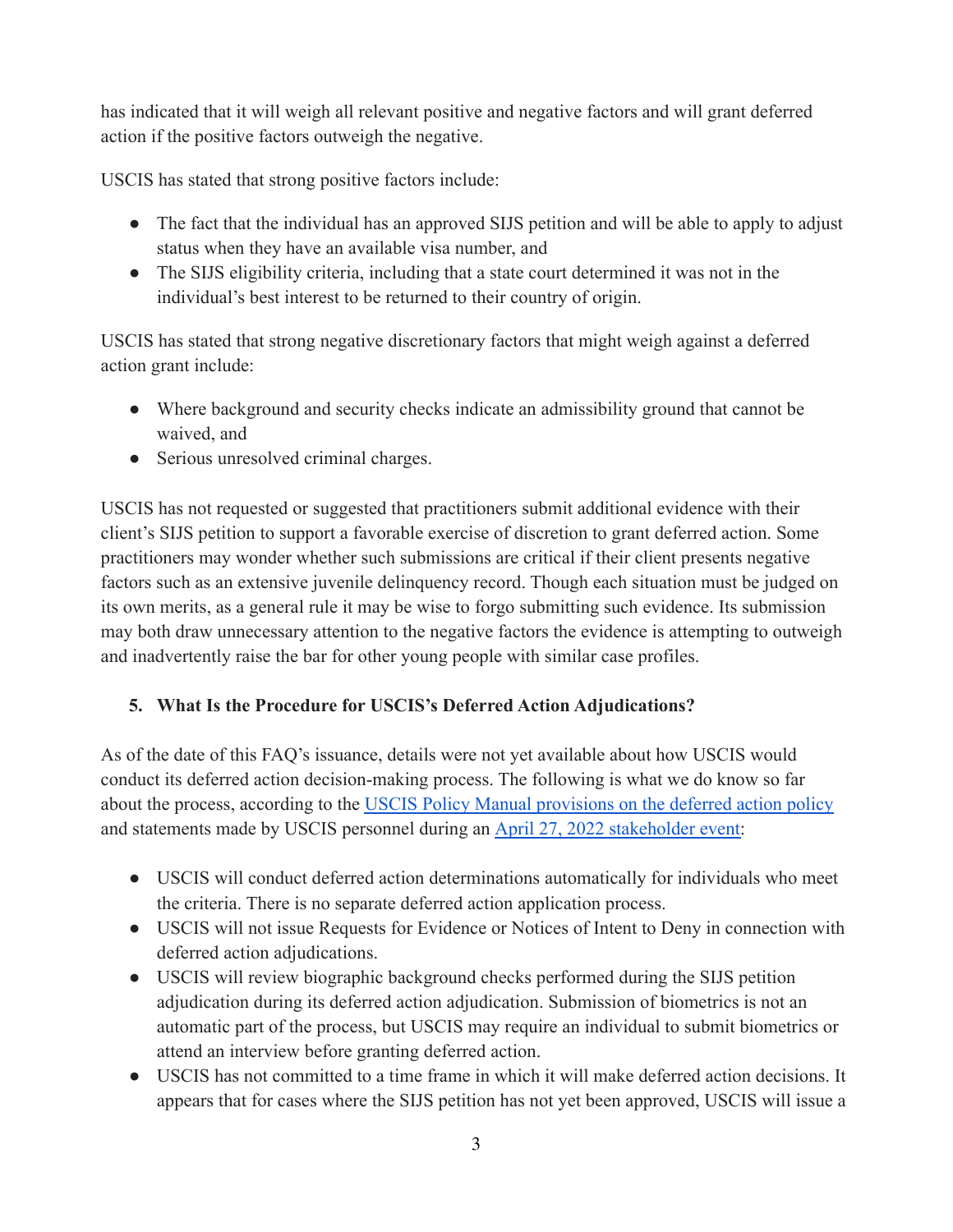deferred action decision at the same time as the SIJS petition approval. We do not know how USCIS will prioritize deferred action determinations for the thousands of youth in the backlog whose SIJS petitions were approved before the policy went into effect.

- USCIS has stated that there will be no appeal or reconsideration process if USCIS denies an individual deferred action or terminates a previous deferred action grant.
- USCIS can terminate an individual's grant of deferred action at any time as a matter of discretion, for example, if it determines that favorable discretion is no longer warranted, if the previous deferred action was granted in error, or if the individual's SIJS petition is revoked.

#### **6. How Long Will Deferred Action Grants Last?**

USCIS will grant deferred action for a period of four years. If, 150 days before the individual's deferred action grant is set to expire, they are still ineligible to apply for adjustment of status because of visa unavailability, they can submit a renewal request to USCIS. USCIS has indicated that it will provide guidance about a renewal process in the future.

#### **7. How Will USCIS Provide Notice of Deferred Action Decisions Under This Policy?**

For individuals who have already received an SIJS petition approval, USCIS will mail the individual a new Form I-797 (Notice of Action) reflecting the deferred action decision. [Here](https://nipnlg.org/PDFs/2022_23May_Sample-SIJS-DA-Notice.pdf) is a sample notice of a deferred grant on Form I-797 for an individual whose SIJS petition had previously been approved. For individuals whose SIJS petitions are approved on or after May 6, 2022, USCIS plans to include notice of the deferred action decision with the Form I-797 informing the individual of the SIJS petition's approval. [Here](https://nipnlg.org/PDFs/2022_23May_Sample-SIJS-I360-DA-Notice.pdf) is a sample Form I-797 concurrently notifying an individual that their SIJS petition was approved and that they were granted deferred action. Individuals can also check the [USCIS online case status](https://egov.uscis.gov/casestatus/landing.do) tool, which USCIS will be updating with deferred action decisions (see Question 8 below).

#### **8. How Can an SIJS Beneficiary Check the Status of USCIS's Consideration of Deferred Action?**

Individuals can check the status of deferred action decisions by entering their 13-character SIJS petition (Form I-360) receipt number, with no spaces, into the [USCIS online case status tool.](https://egov.uscis.gov/casestatus/landing.do) The Coalition's youth organizing group created a one-page flyer, in [Spanish](https://nipnlg.org/PDFs/2022_23May_Como-Revisar-Estatus.pdf) and [English](https://nipnlg.org/PDFs/2022_23May_Check-Status-Online.pdf), for SIJS youth in the backlog explaining how to use the online case status tool and linking to a video demonstration. [Here](https://nipnlg.org/PDFS/deferred-action-screenshot.png) is an example of notice via the USCIS case status tool of a deferred action grant at the same time as the I-360 approval, and [here](https://nipnlg.org/PDFs/2022_23May-Case-Status-DA-Notice.jpg) is an example of notice of a deferred action grant for an individual whose I-360 had already been approved. If the online case status tool provides no information about a deferred action decision and the individual wishes to submit a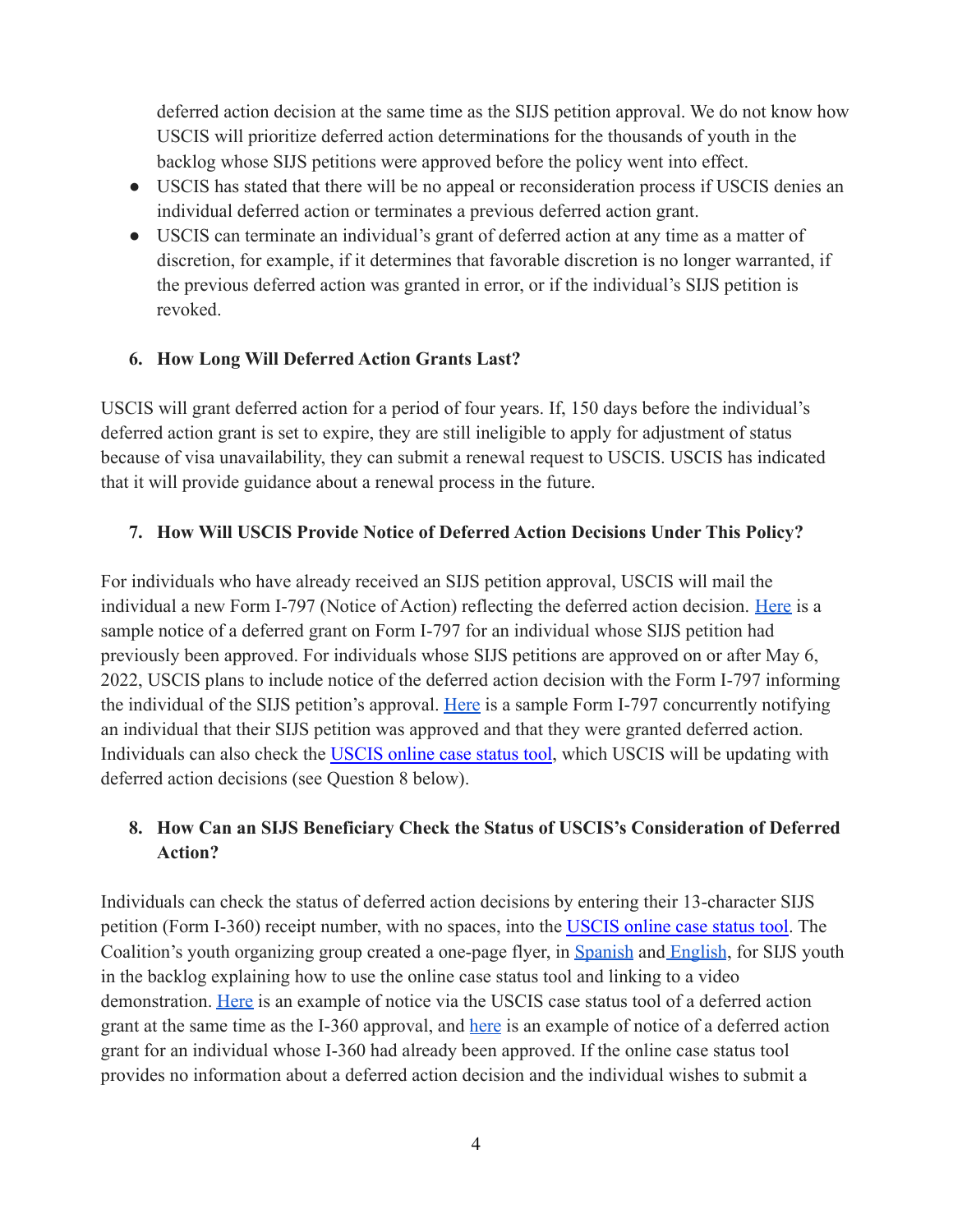status inquiry to USCIS, they should do so through the **USCIS Contact Center**.<sup>3</sup> Contacting the USCIS Contact Center will generate an internal notice within USCIS that will go to the National Benefits Center, where USCIS adjudicates SIJS petitions and makes SIJS deferred action decisions.

### **9. What Is the Process for Requesting a Work Permit for Those Granted Deferred Action Under the Policy?**

A deferred action grant provides a basis to apply for work authorization through Form I-765, indicating category (c)(14). 8 CFR § 274a.12(c)(14). Individuals must wait until USCIS has granted deferred action to submit Form I-765. They may include proof of the deferred action grant with the application, such as the Form I-797 or a printout from the online case status tool, but they do not need to provide such proof as USCIS is able to verify in their system that deferred action has been granted. They should generally follow the Form I-765 [instructions](https://www.uscis.gov/sites/default/files/document/forms/i-765instr.pdf), such as by including two color passport-style photos with the application as well as a copy of one of the specified identification documents listed on page 25. They do **not** need to submit the [Form I-765 Worksheet](https://www.uscis.gov/sites/default/files/document/forms/i-765ws.pdf), as USCIS will presume economic necessity. USCIS has also indicated that there is no minimum age requirement for seeking an employment authorization document.

Applicants for work authorization must submit the [filing fee](https://www.uscis.gov/i-765) or apply for a fee waiver using [Form](https://www.uscis.gov/sites/default/files/document/forms/i-912.pdf) [I-912.](https://www.uscis.gov/sites/default/files/document/forms/i-912.pdf) USCIS has indicated that it will apply a generous fee waiver policy toward work authorization requests submitted by SIJS deferred action recipients, the same procedure it now applies to fee waiver requests filed by SIJS-based adjustment of status applicants. Under that policy, found on page 7 of the [Form I-912 instructions](https://www.uscis.gov/sites/default/files/document/forms/i-912instr.pdf), individuals should submit a copy of the SIJS approval notice with the fee waiver request and need not fill out Parts 4-6 of the Form I-912 nor show proof of income. A sample I-765 filing based on SIJS deferred action can be viewed [here.](https://nipnlg.org/PDFS/sample-SIJS-DAI765-packet.pdf)

Applicants for work authorization based on SIJS deferred action should file Form I-765 and supporting documents with the USCIS Lockbox in Chicago or Phoenix, depending on the address where the individual physically resides.<sup>4</sup>

USCIS indicated that there will be no special expedite process for these work permits requests. Individuals who meet the general criteria for requesting an expedite can do so through the process outlined on the [USCIS website](https://www.uscis.gov/forms/filing-guidance/how-to-make-an-expedite-request).

<sup>3</sup> Unfortunately, USCIS discontinued the dedicated inbox it previously provided for SIJS inquiries, and now only responds to inquiries sent to that inbox regarding expedite requests for children detained in Office of Refugee Resettlement custody who are seeking to enter the Unaccompanied Refugee Minors program and are at risk of aging out.

<sup>4</sup> *See* USCIS, Direct Filing Addresses for Form I-765, Application for Employment Authorization (last reviewed/updated May 11, 2022), <https://www.uscis.gov/i-765-addresses> (providing addresses for (c)(14) employment authorization requests based on SIJS deferred action).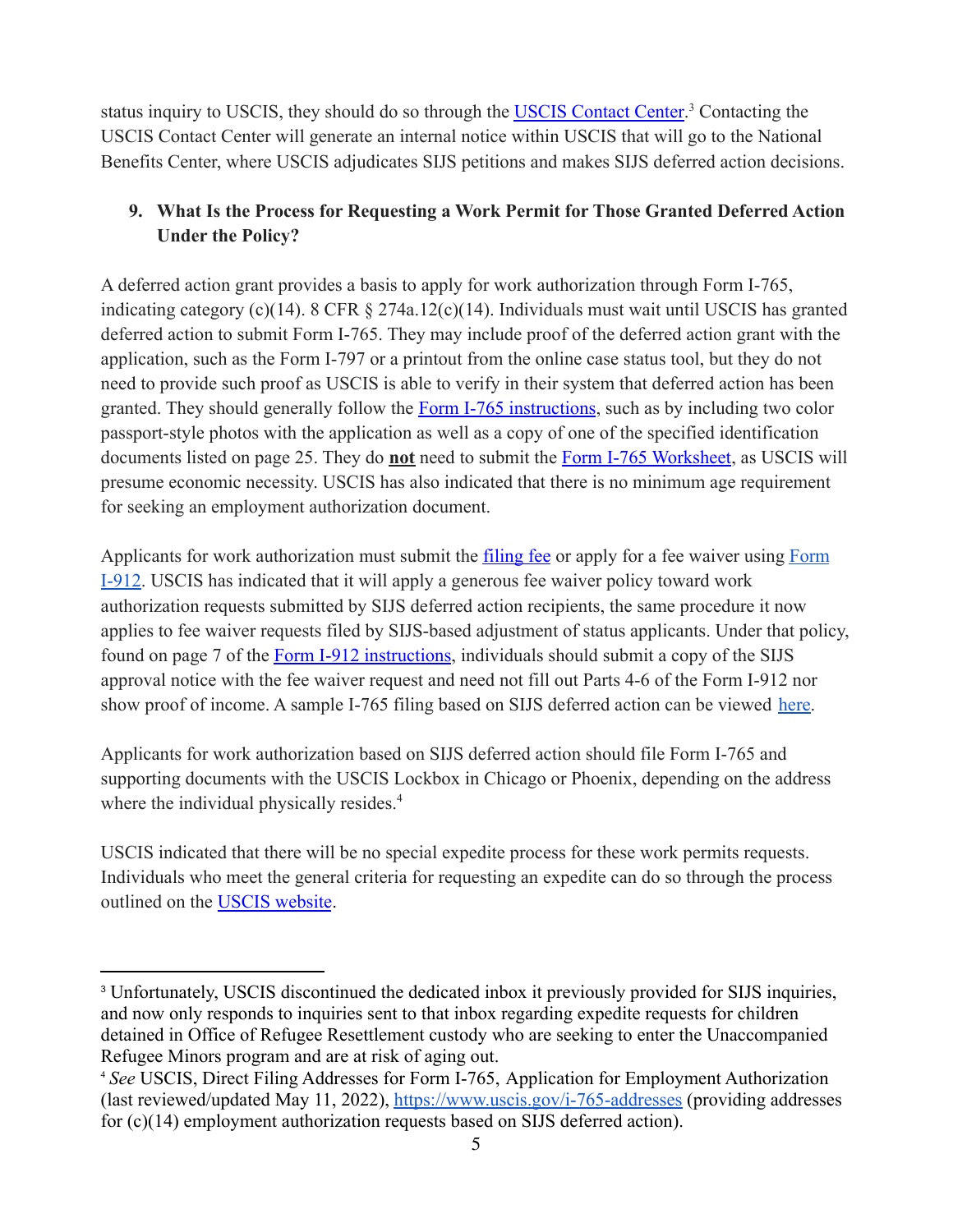### **10. Can an SIJS Beneficiary Who Already Has a Pending Work Permit Request Filed Under Category (c)(11) Request That USCIS Convert the Work Permit Request to (c)(14)?**

No. USCIS is requiring such individuals to file a separate work authorization request under category (c)(14) when and if they are granted deferred action.

### **11. Are SIJS Beneficiaries Who Already Have a Work Permit Based on a Pending Asylum Application (Category (c)(8)) Eligible for Deferred Action and a (c)(14) Work Permit Under This Policy?**

Nothing in USCIS's deferred action policy indicates that having another basis for a work permit precludes an individual from being considered for deferred action and, if approved, applying for a deferred action-based work permit. (Though if the individual has a pending adjustment of status application, they will not be considered for deferred action). We are interested in learning about how USCIS is treating deferred action adjudications for individuals with other types of work permits, such as those based on category (c)(8), and ask that practitioners please report outcomes through our [survey](https://docs.google.com/forms/d/e/1FAIpQLScdZqnX4otqpfXFKvAFxqJGuwmEK0HESNIItxsIpCo9_mCtZw/viewform) about the SIJS deferred action policy. Through the survey results we have received so far, we have learned that USCIS is granting deferred action to individuals with approved SIJS petitions even if they have another work permit application pending or already have work authorization through another category, such as (c)(8).

#### **12. How Long Is USCIS Taking to Adjudicate Work Permit Requests Under This Policy?**

As of the date of this FAQ's issuance, we do not yet know how long USCIS is taking to adjudicate work permit requests under this policy. Practitioners generally report serious processing delays in USCIS adjudications including for work permit requests. USCIS has [indicated](https://www.uscis.gov/newsroom/news-releases/uscis-announces-new-actions-to-reduce-backlogs-expand-premium-processing-and-provide-relief-to-work) that it is taking steps to reduce processing times.

#### **13. How Can Individuals with Pending or Approved SIJS Petitions Update Their Address with USCIS?**

Individuals with a pending SIJS petition should update their address by mailing [Form AR-11](https://www.uscis.gov/ar-11) to USCIS. Individuals with approved SIJS petitions can update their address using the [online AR-11](https://egov.uscis.gov/coa/displayCOAForm.do) [form](https://egov.uscis.gov/coa/displayCOAForm.do), or by mailing Form AR-11 to USCIS.

#### **14. How Does a Deferred Action Grant Impact an SIJS Beneficiary's Removal Proceedings?**

A grant of deferred action does not directly impact an SIJS beneficiary's removal proceedings, though it does impact physical removal. The deferred action grant does not prevent ICE from